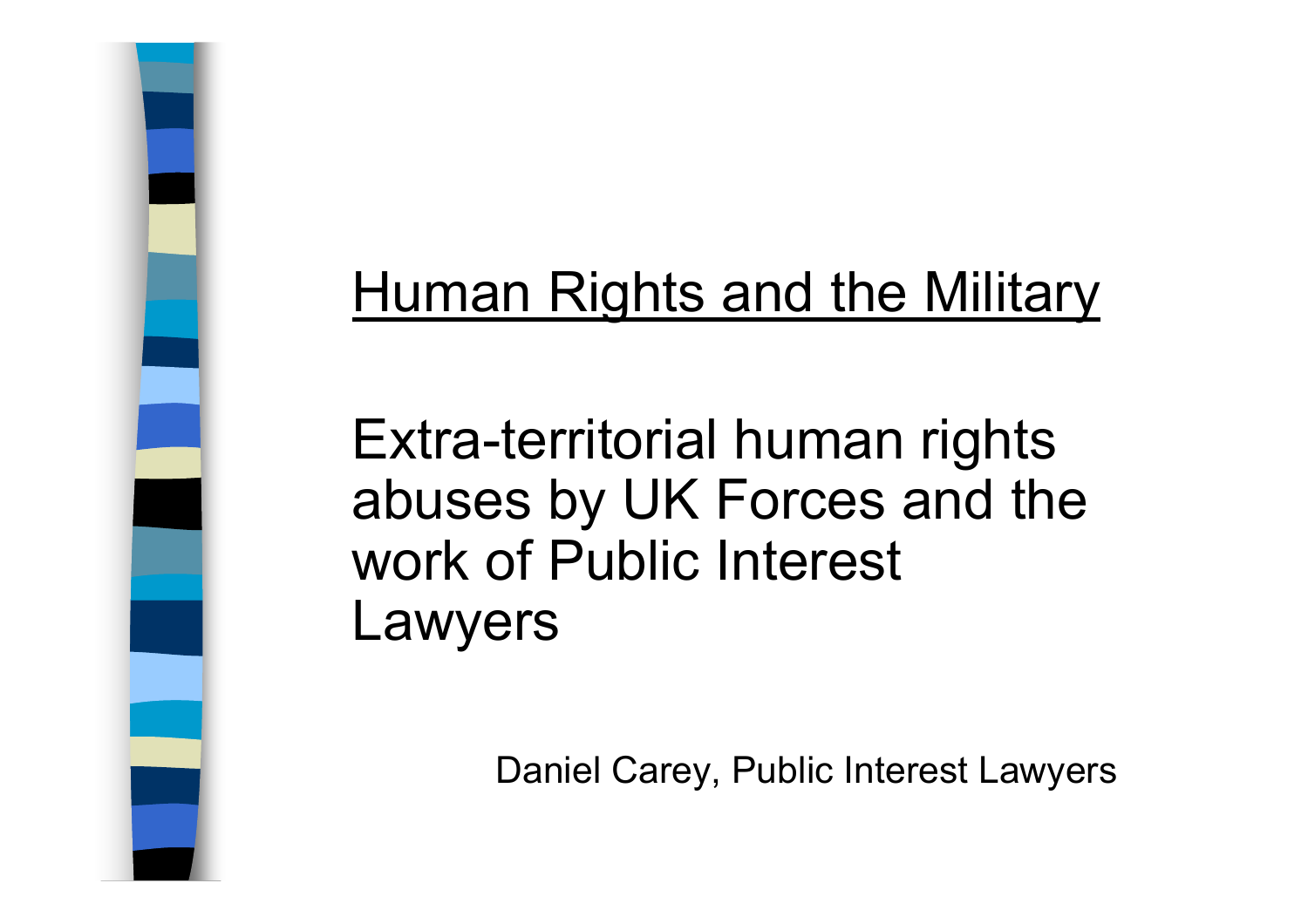# Public Interest Lawyers

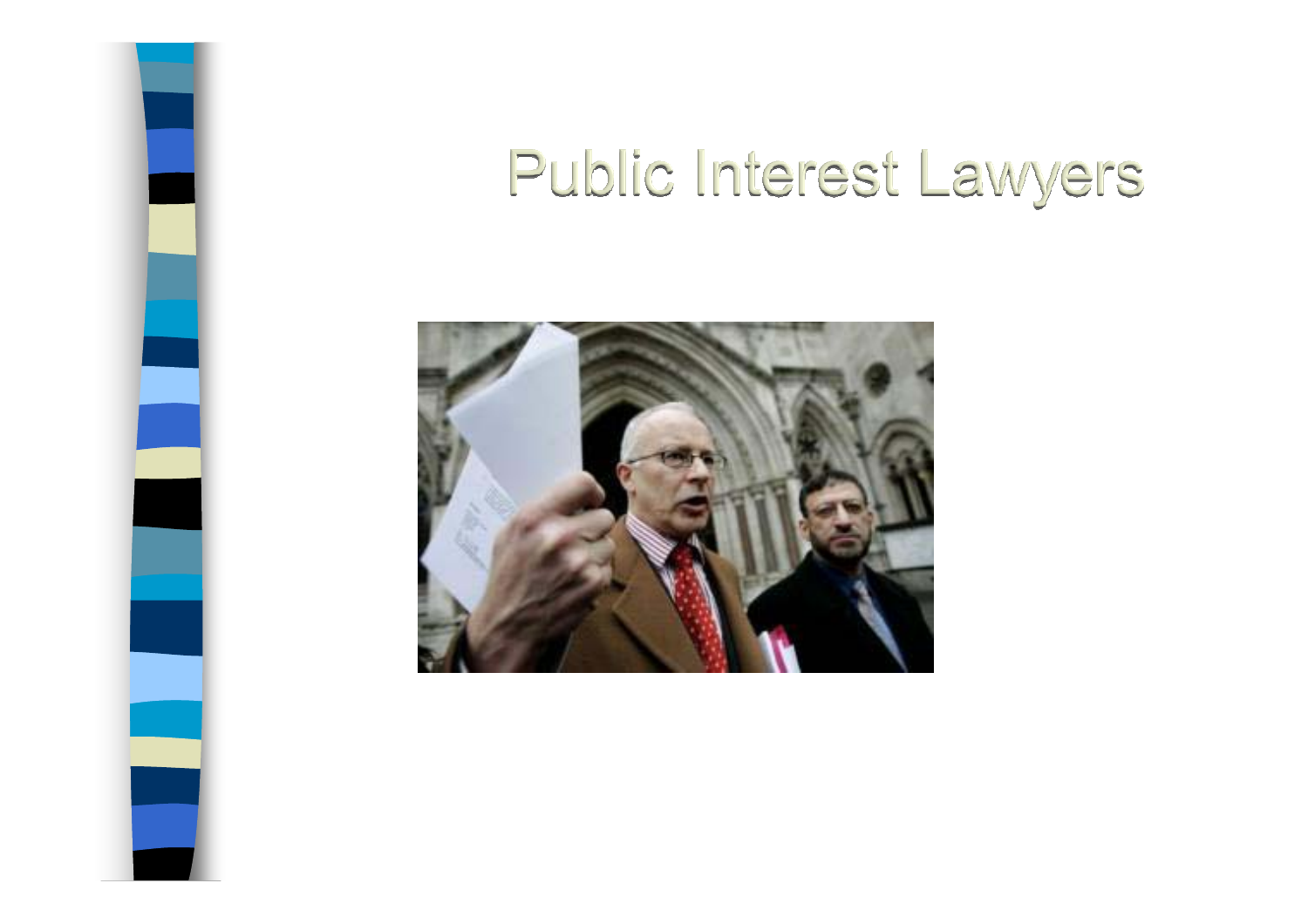

### **IHL v IHRL**

The long history of the regulation of war (International Humanitarian Law):

1864 - Conventions for Amelioration of Condition of Wounded

1899 & 1907 - Hague Regulations

1949 - Geneva Conventions

Monitored by the International Committee of the Red Cross (ICRC)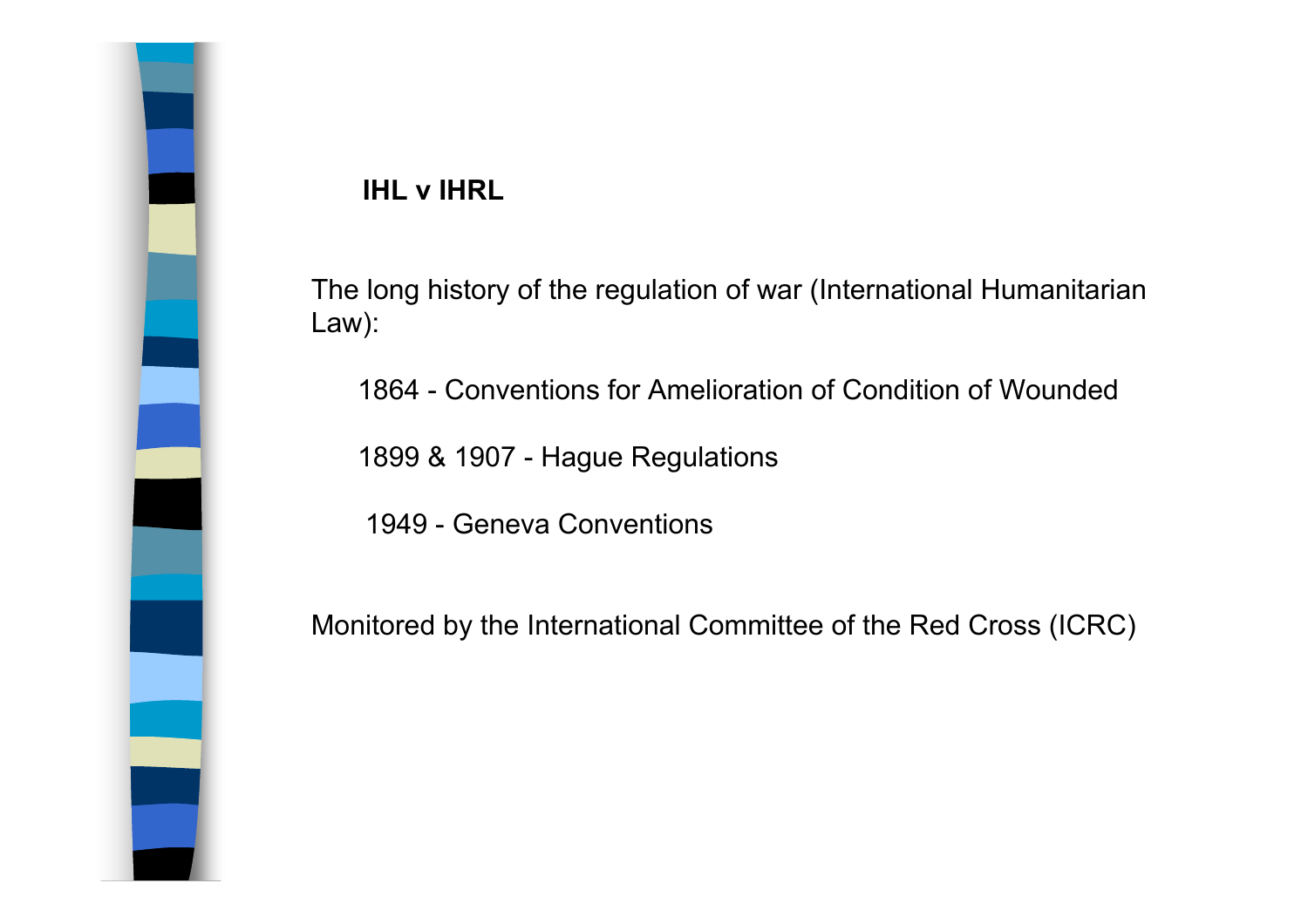#### **The UK and torture - the official history**

### **Lord Hoffman in** *A (No.2)***:**

"*a touchstone of a humane and civilised legal system…..achieved as part of the great constitutional struggle and civil war which made the government subject to the law. Its rejection has a constitutional resonance for the English people which cannot be overestimated..*"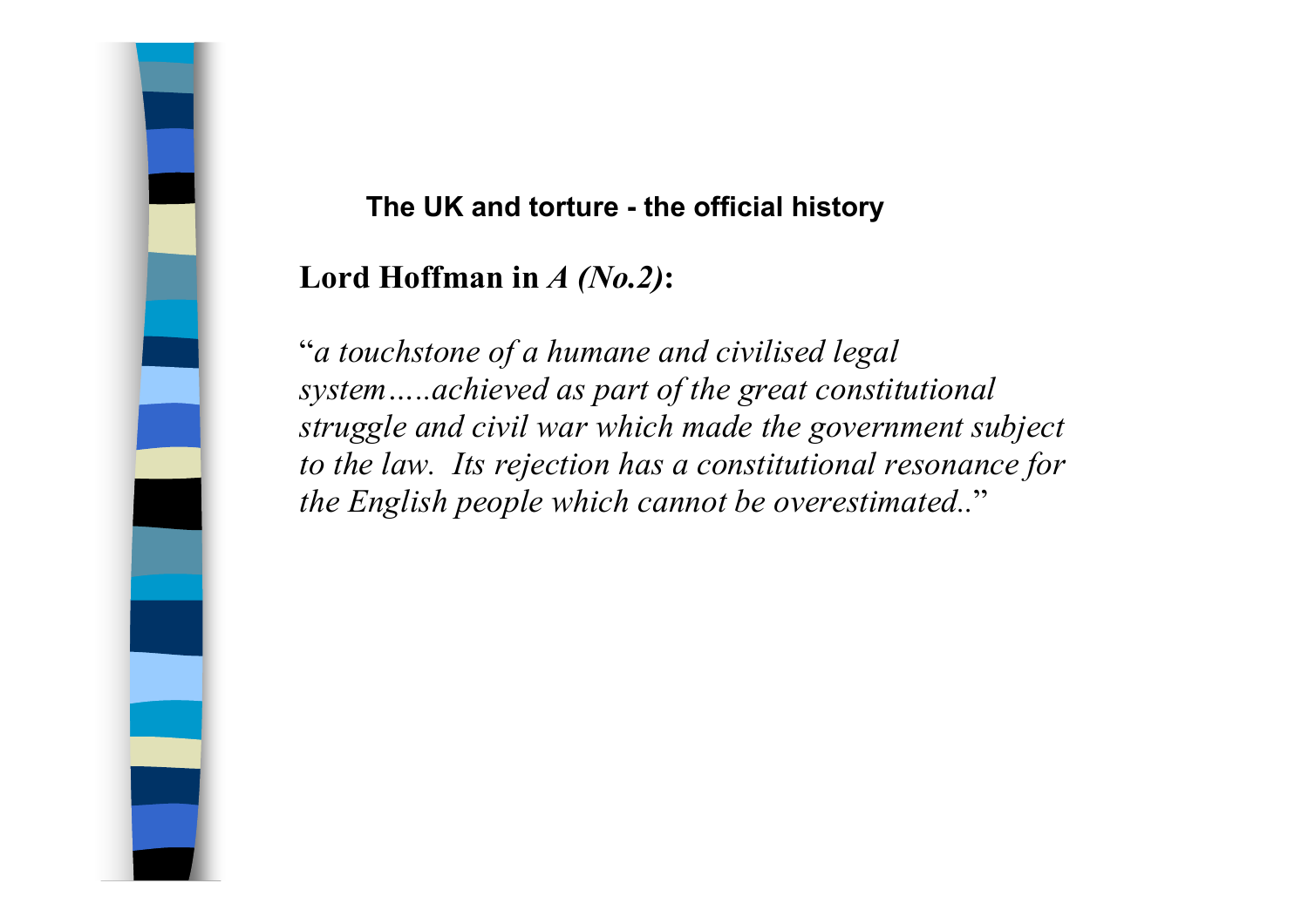#### **The UK and Torture - the unofficial history**

#### **Parker Report (1972):**

"*conditioning techniques have been developed since the War to deal with a number of situations involving internal security. Some or all have played an important part in counter insurgency operations in Palestine, Malaya, Kenya and Cyprus and more recently in the British Cameroons (1960-61), Brunei (1963), British Guiana (1964), Aden (1964-67), Borneo/Malaysia (1965-66), the Persian Gulf (1970-71) and in Northern Ireland (1971)*."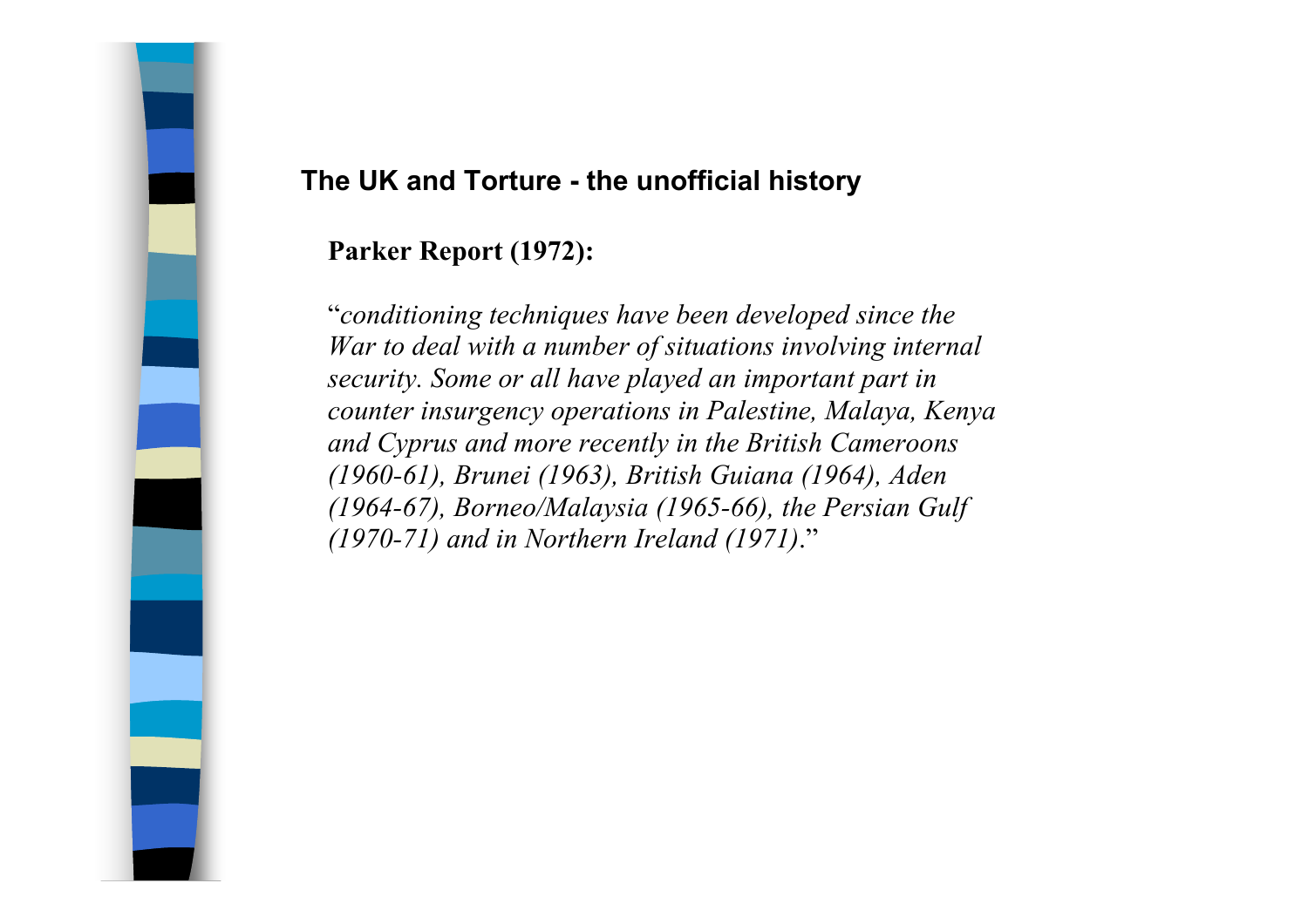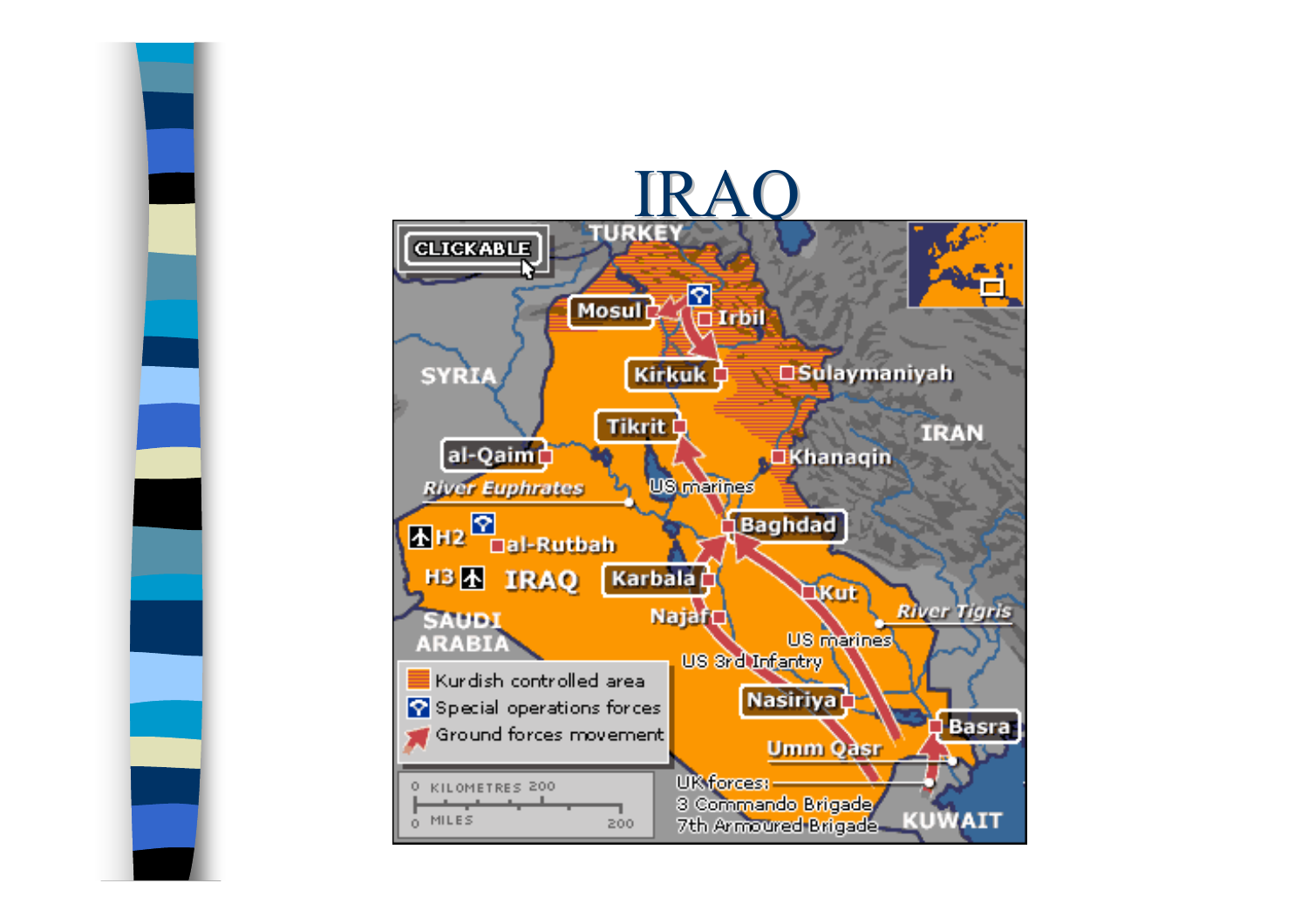

### **Abu Ghraib**

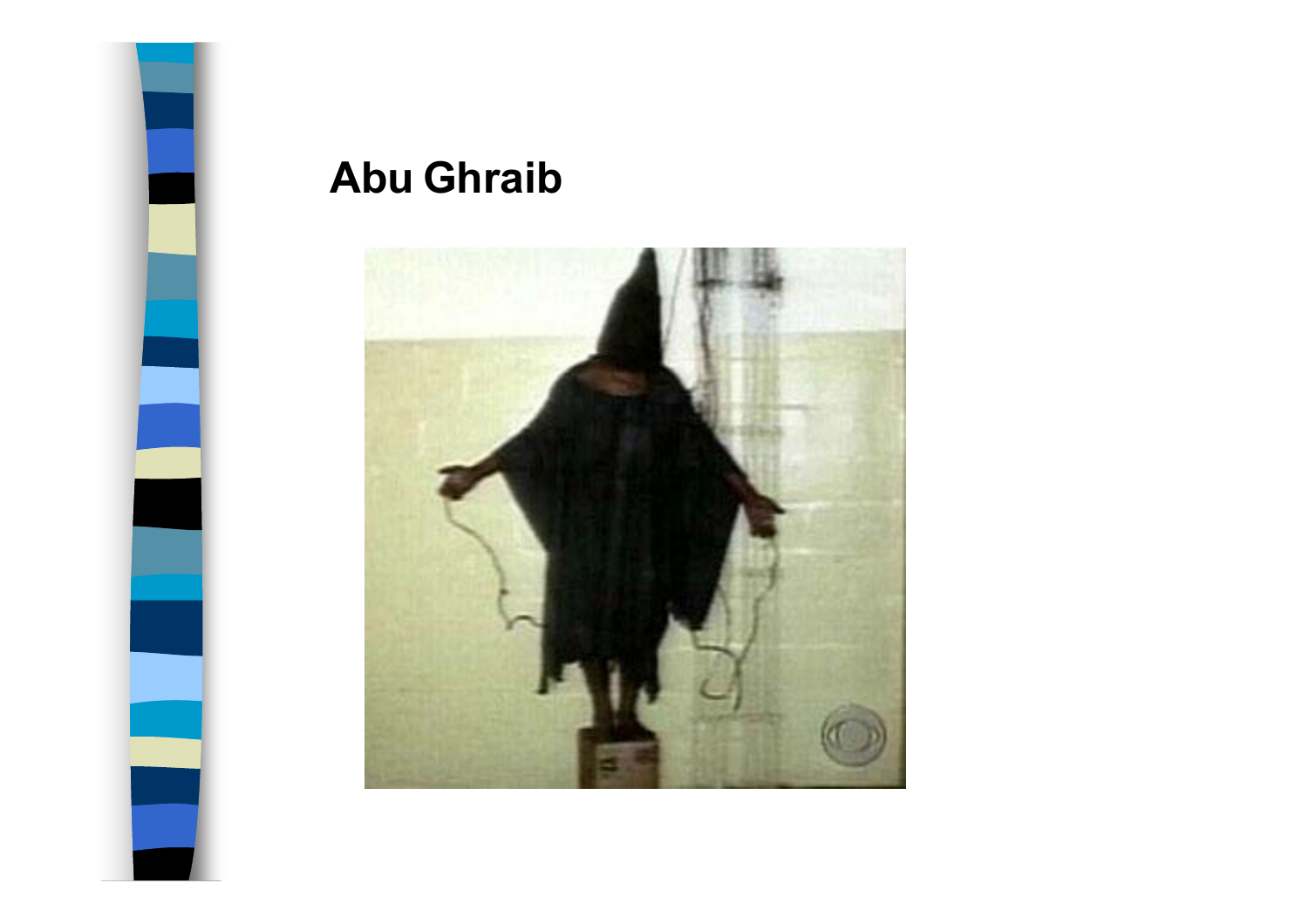

### **The 5 Techniques**

- $\Box$ Stress Positions
- Hooding
- $\mathbb{R}^n$ Subjection to noise
- Sleep Deprivation
- $\Box$ Food and Drink Deprivation

"the 5 techniques applied in combination, with premeditation and for hours at a stretch; they caused, if not actual bodily injury, at least intense physical and mental suffering to the persons subjected to thereto and also led to acute psychiatric disturbances during interrogation" ECtHR Ireland v UK 1978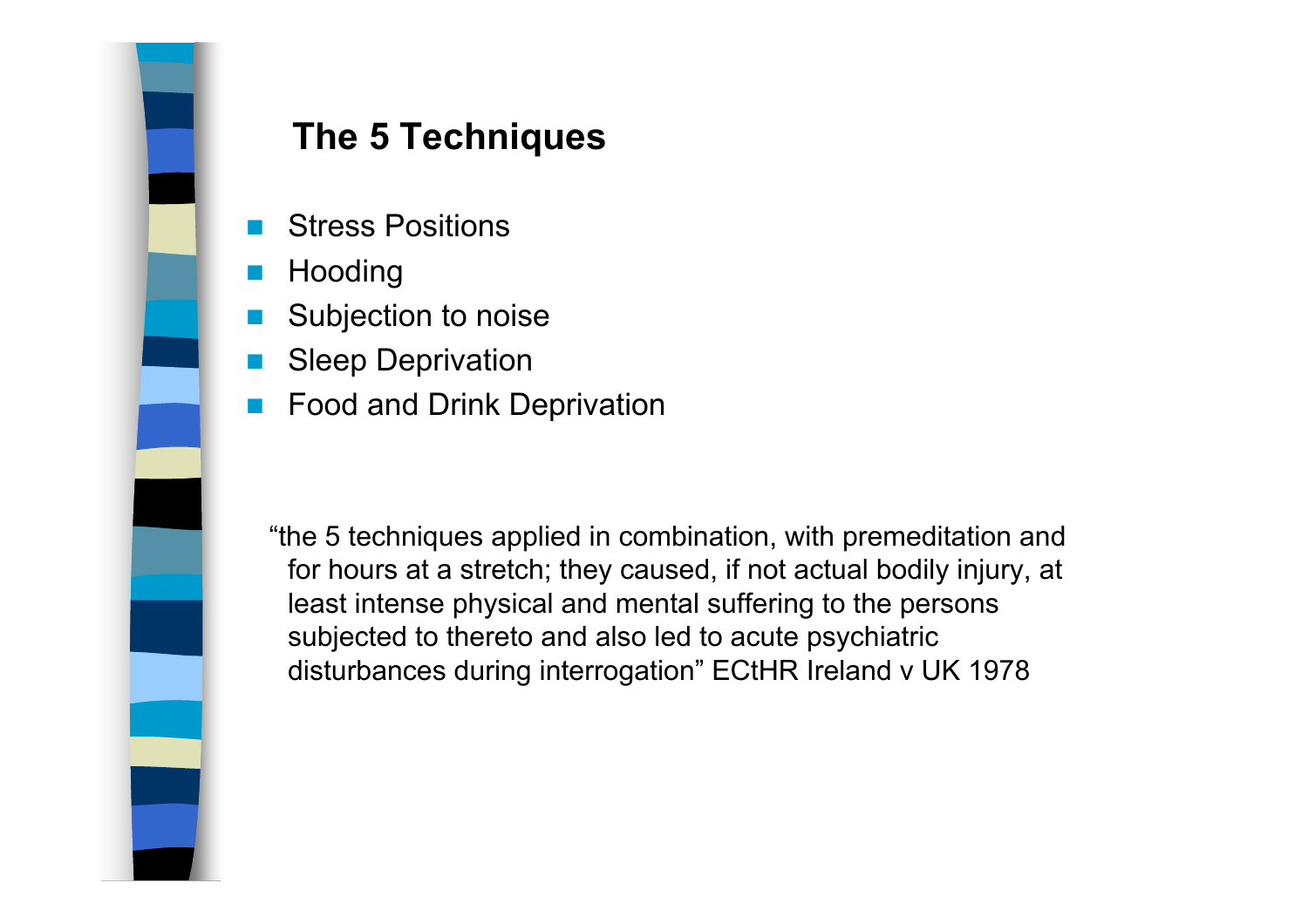**Accountability in the UK:** 

### **Judicial Review + HRA + Legal Aid**

**- First step, send a pre-action protocol letter asking UK Government to initiate Article 3 compliant investigation** 

**- After no response or inadequate response – issue a claim for Judicial Review**

**- Disclosure**

**- Full Hearing**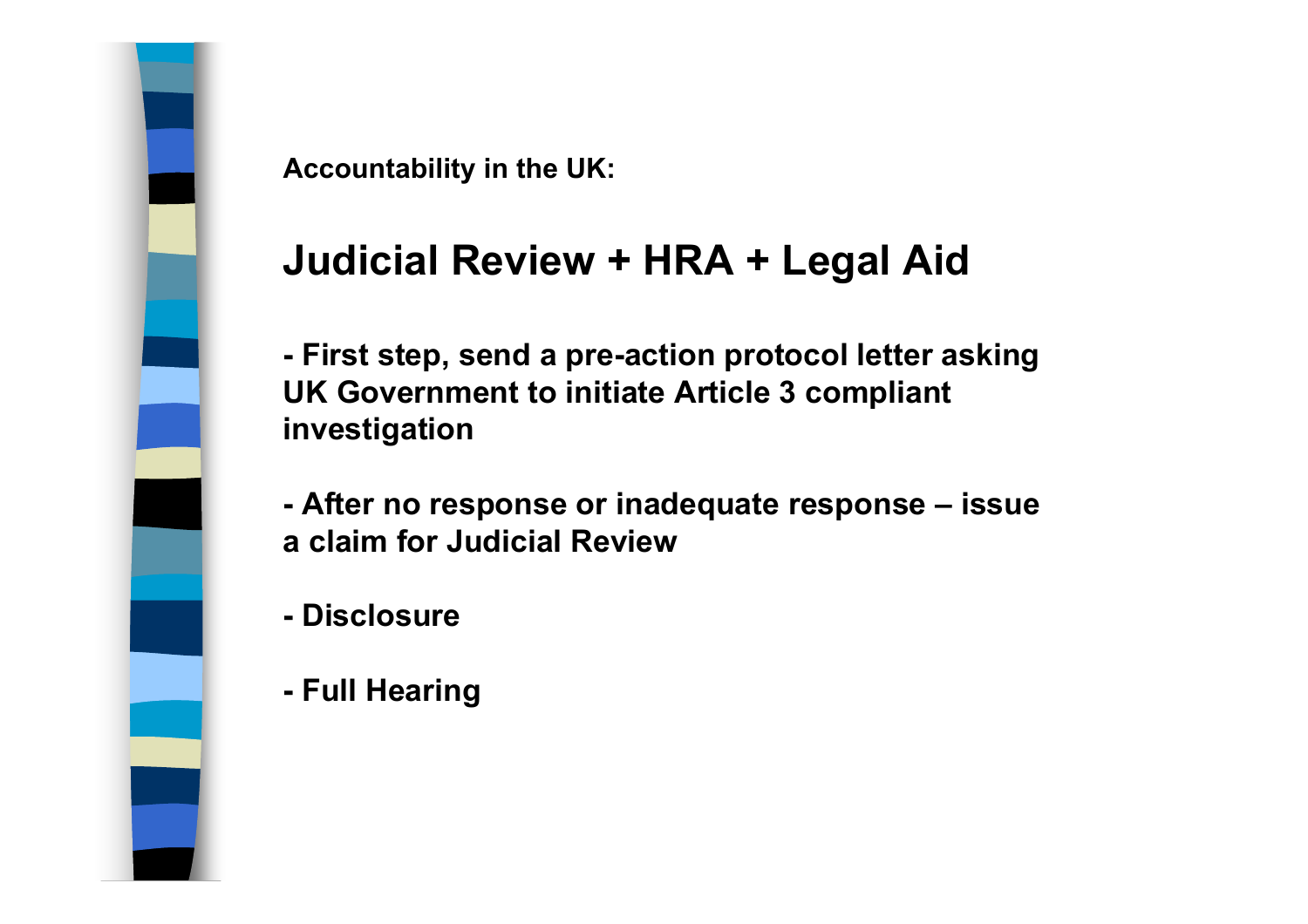#### **The ECHR**

### **Article 2 (1):**

*Everyone's right to life shall be protected by law. No one shall be deprived of his life intentionally save in the execution of a sentence of a court following his conviction of a crime for which this penalty is provided by law.*

#### **Article 3:**

*No one shall be subjected to torture or to inhuman or degrading treatment or punishment.*

**Article 5 (1):**

*Everyone has the right to liberty and security of person.*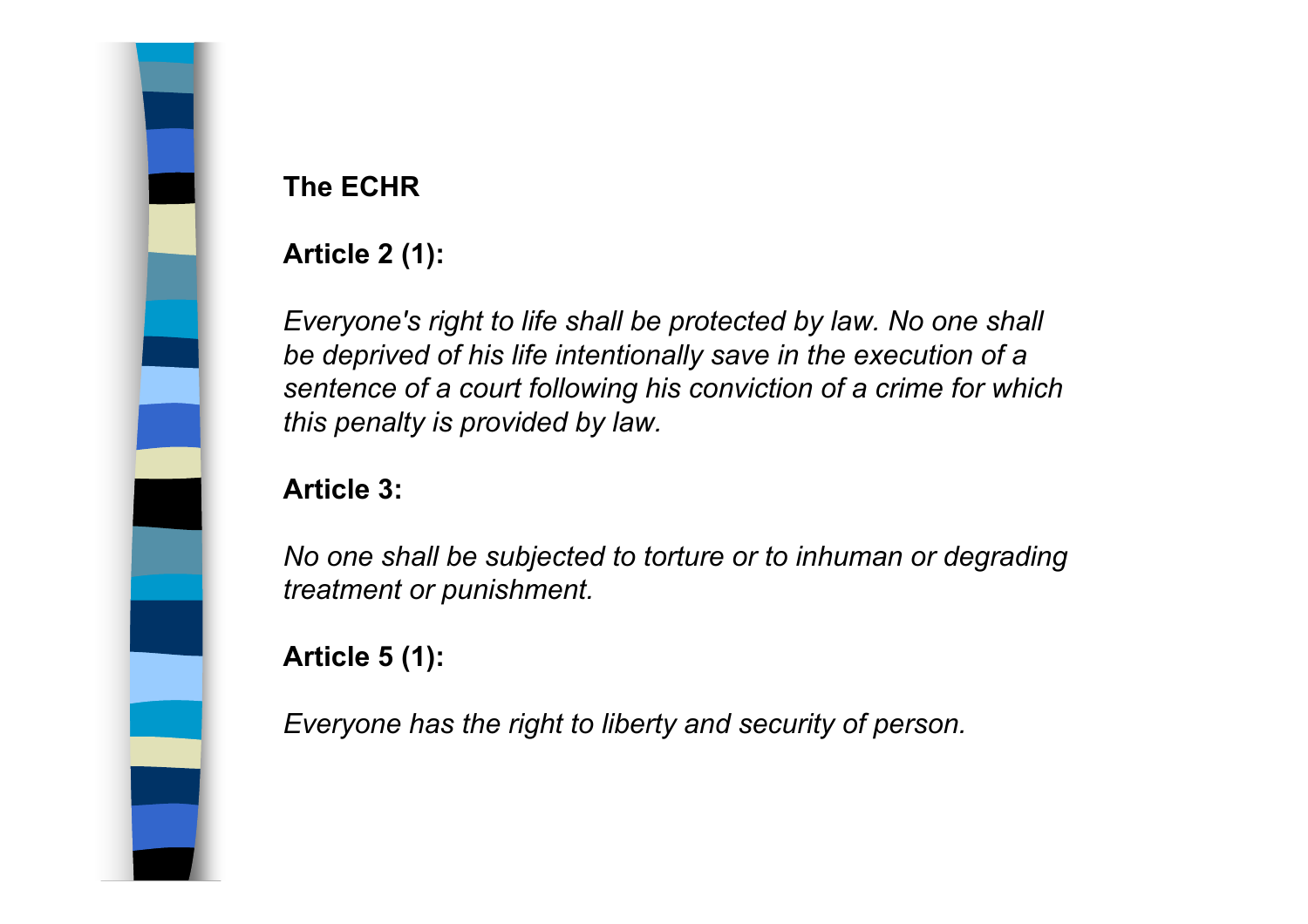# Baha Mousa

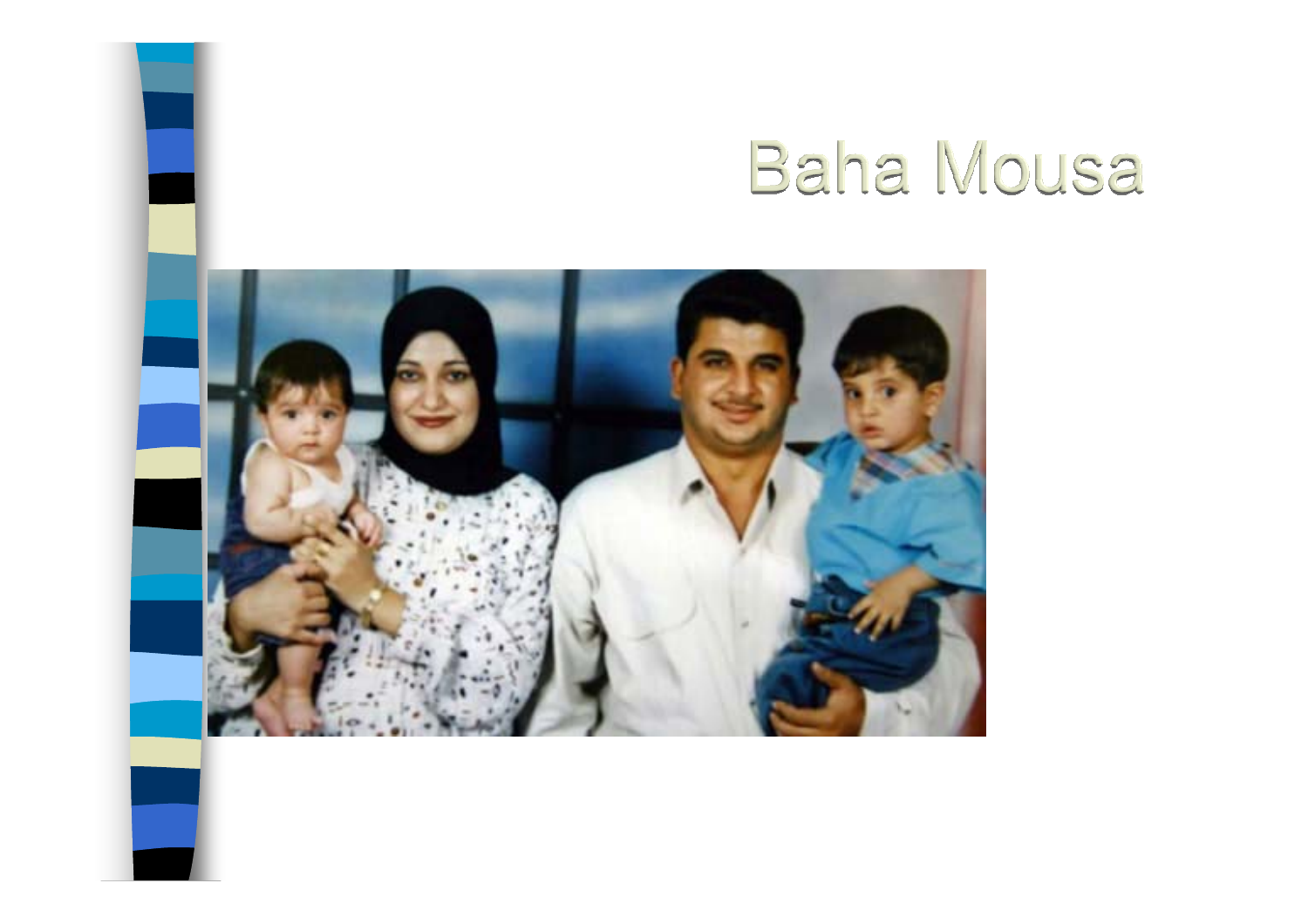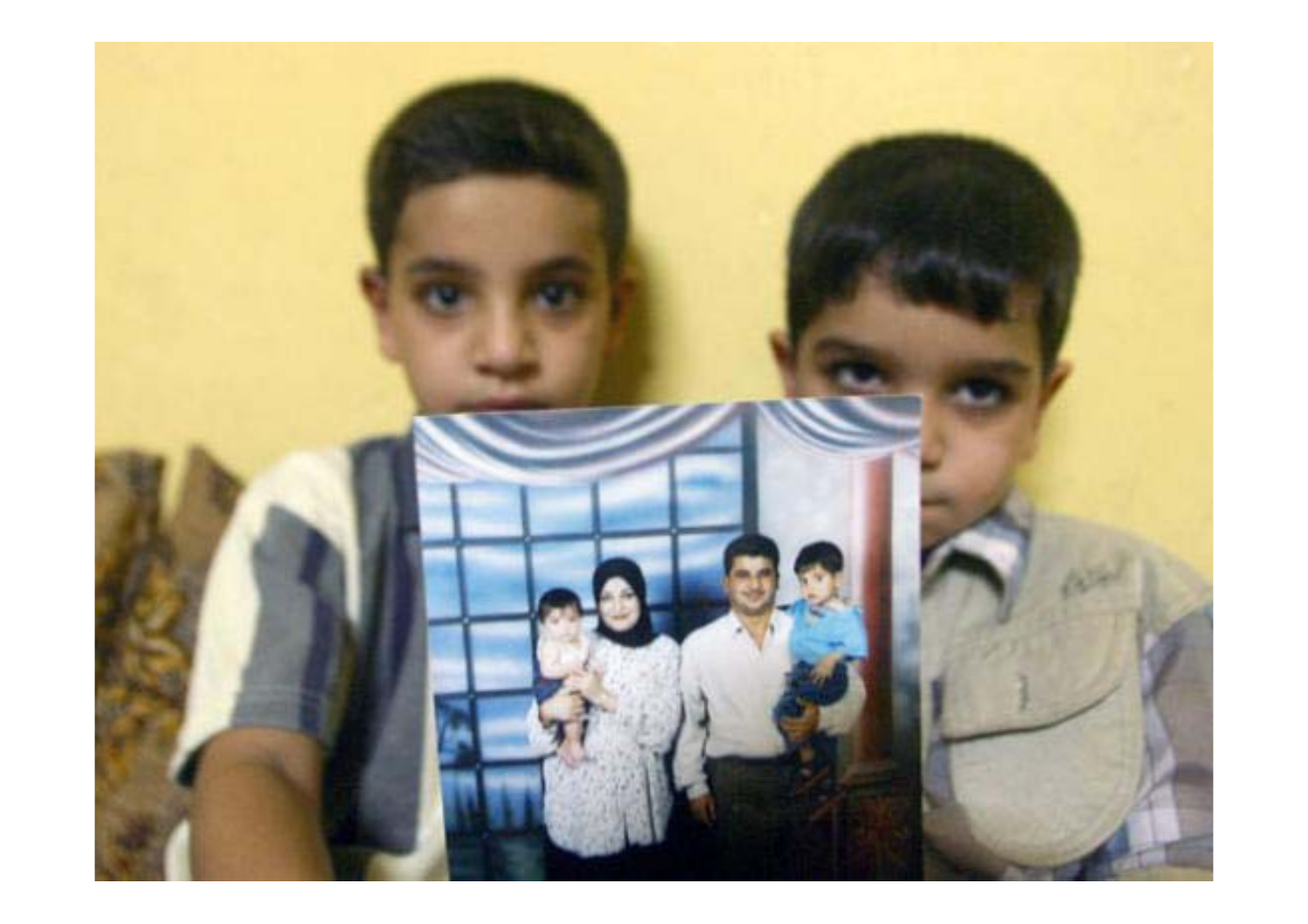### **Video Evidence Played at Baha Mousa Inquiry**

**http://www.guardian.co.uk/uk/video/2009/jul/13/baha-mousa-inquiry**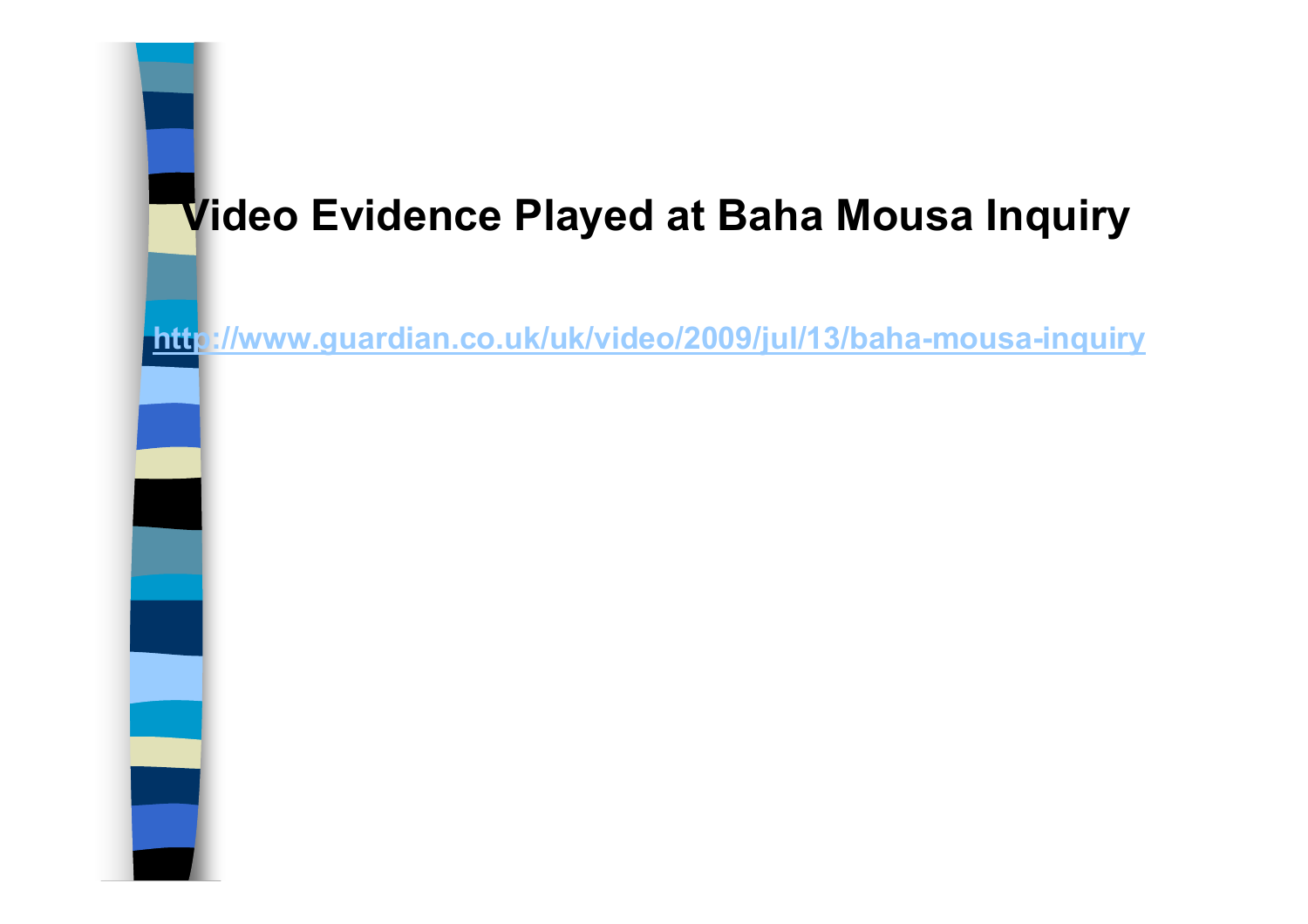The face that will **naunt Mr Blair**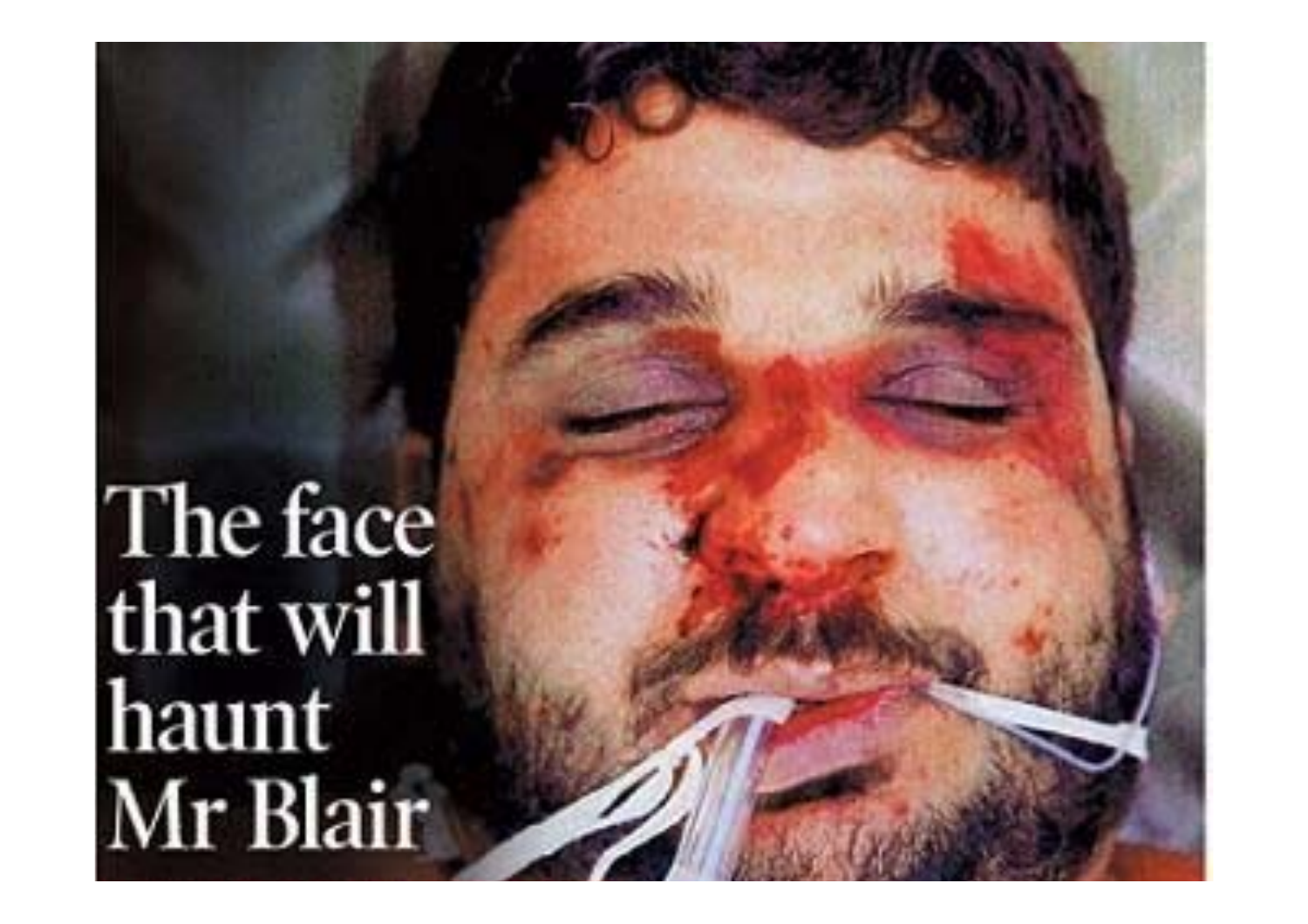### *Al-Skeini* **(House of Lords) (2007)**

Held that the actions of British forces - in military detention facilities - were regulated by the Human Rights Act (ECHR).

There would be no accountability black hole, no British Guantanamos.